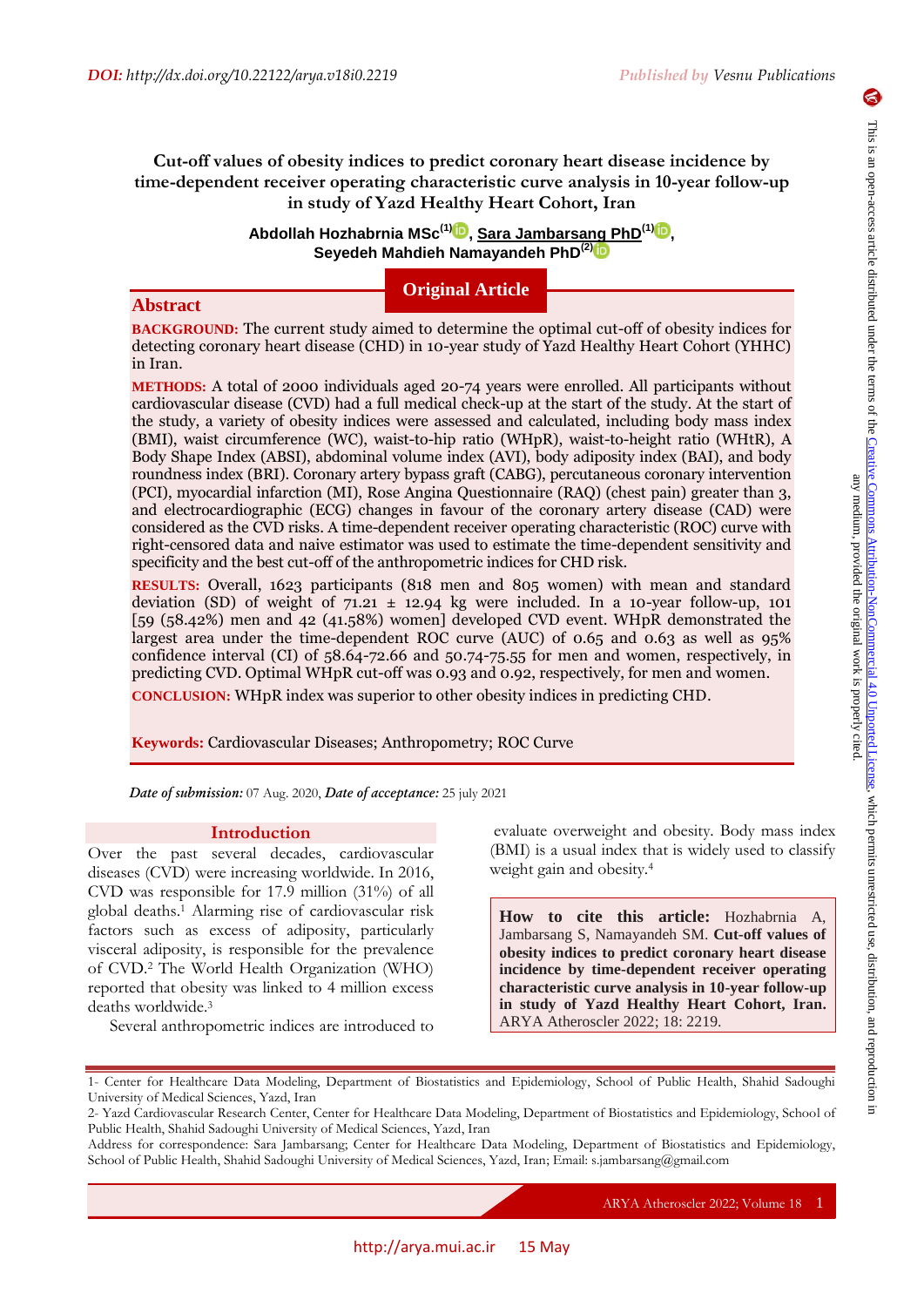Literature review showed that BMI could not accurately predict the presence of CVD risk factors or the incidence of heart disease in diverse populations.<sup>5</sup> Notably, the CVD risk factor related to central obesity has been observed to be higher than general obesity as measured by BMI.6,7 The waist circumference (WC) has been shown to be closely linked to central obesity and modulate the limitations of BMI.<sup>8</sup> Studies showed that the predictive power of WC for predicting risk of CVD was enhanced when it was corrected by height and hip circumference (HC).<sup>9</sup> Many epidemiological studies proposed waist-to-height ratio (WHtR), as a more reliable predictor of CVD risks than WC.<sup>10,11</sup> Although general and central obesity are associated with many risk factors of CVD, WC is highly correlated with BMI and differentiating these indices as epidemiological risk factors can be difficult.<sup>12</sup> A Body Shape Index (ABSI) has been developed which has little correlation with height, weight, and BMI indices and a modest correlation with WC index.<sup>13</sup> In comparison to BMI and WHtR, ABSI was found to be a poor predictor of CVD risk.14-16

Additional anthropometric indices that aim to quantify obesity have recently been proposed, including the abdominal volume index (AVI),<sup>9</sup> body adiposity index (BAI),<sup>17</sup> and body roundness index (BRI).<sup>15</sup> In a cross-sectional study, the risk of coronary heart disease (CHD) was investigated by eight anthropometric indices of BMI, WC, waist-tohip ratio (WHpR), WHtR, AVI, BAI, BRI, and ABSI. Results showed that in rural areas of China, ABSI index in men and WHtR and BRI in women were the best indicators for estimating CHD risk.<sup>18</sup>

Accurate identification of overweight and obese people allows healthcare professionals to propose prevention and treatment programs to those at the highest risk of CVD.<sup>19</sup> The receiver operating characteristic (ROC) is a well-established method for evaluating the predictive power of an anthropometric index in distinguishing between people experiencing CVD and those who do not.<sup>20</sup> The area under the ROC curve (AUC) is used to measure the performance of an anthropometric index for CVD incidence, with a higher AUC value<br>indicating superior anthropometric index indicating superior anthropometric index performance.<sup>21</sup> The classical ROC curve analysis supposes disease status for an individual as fixed over time; however, in practice, many disease outcomes are time-dependent. Individuals are initially without CVD but can succumb to disease during follow-up. The important point is that how

well baseline anthropometric index can distinguish between individuals who become diseased and individuals who do not in a follow-up period. ROC curve as a function of time was introduced for such disease incidence setting.<sup>22</sup>

Nowadays, obesity as a global public health concern is associated with an increased risk of CVD. Various types of obesity are important. Research shows that sarcopenic obesity increases the morbidity and death rates of CVD.<sup>23</sup> Besides, reduction in abdominal obesity reduces the risk of CVD.<sup>24</sup> In Iran, 43% of deaths are attributed to CVD.<sup>1</sup> As presented by national data, not surprisingly, in Iran, 19% and 32% of adult men and women aged 18 and over have obesity, respectively.<sup>1</sup> This study was carried out on Iranian 20-74-year men and women to look into the relationship between anthropometric indices of BMI, WC, hip circumference, WpHR, WHtR, ABSI, AVI, BAI, and BRI and CVD during a 10-year follow-up in Yazd Healthy Heart Cohort (YHHC), Iran. The optimal cut-off of anthropometric indices was evaluated by timedependent ROC curve analysis. The novel point of this research compared with most studies on Iranian people is the study of nine anthropometric indices in predicting incidence of CVD using time-dependent ROC curve analysis in YHHC.

# **Materials and Methods**

*Study population:* A community-based prospective cohort (YHHC) on 2000 individuals from Yazd, Iran, was conducted from 2006 to 2016 to investigate the efficiency of anthropometric indicators in predicting CVD.<sup>25</sup>

*Ethical reporting:* This study was approved with reference number of IR.SSU.SPH.REC.1398.050 by the Ethics Committee of Shahid Sadoughi University of Medical Sciences, Yazd.

Before being enrolled in this study, all individuals signed informed permission in accordance with the ethical principles of Declaration of Helsinki.

*Data measurement and calculation:* At baseline, a trained interviewer collected information of all 2000 participants. The information included demographic information, family history of CVD and prior medical history of CVD, medication used, and information related to the diagnosis and treatment of CVD. Anthropometric indices of weight, height, WC, and HC were measured by the trained workers according to a standardized protocol and technique, while subjects were minimally clothed without shoes. Height was measured while shoulders were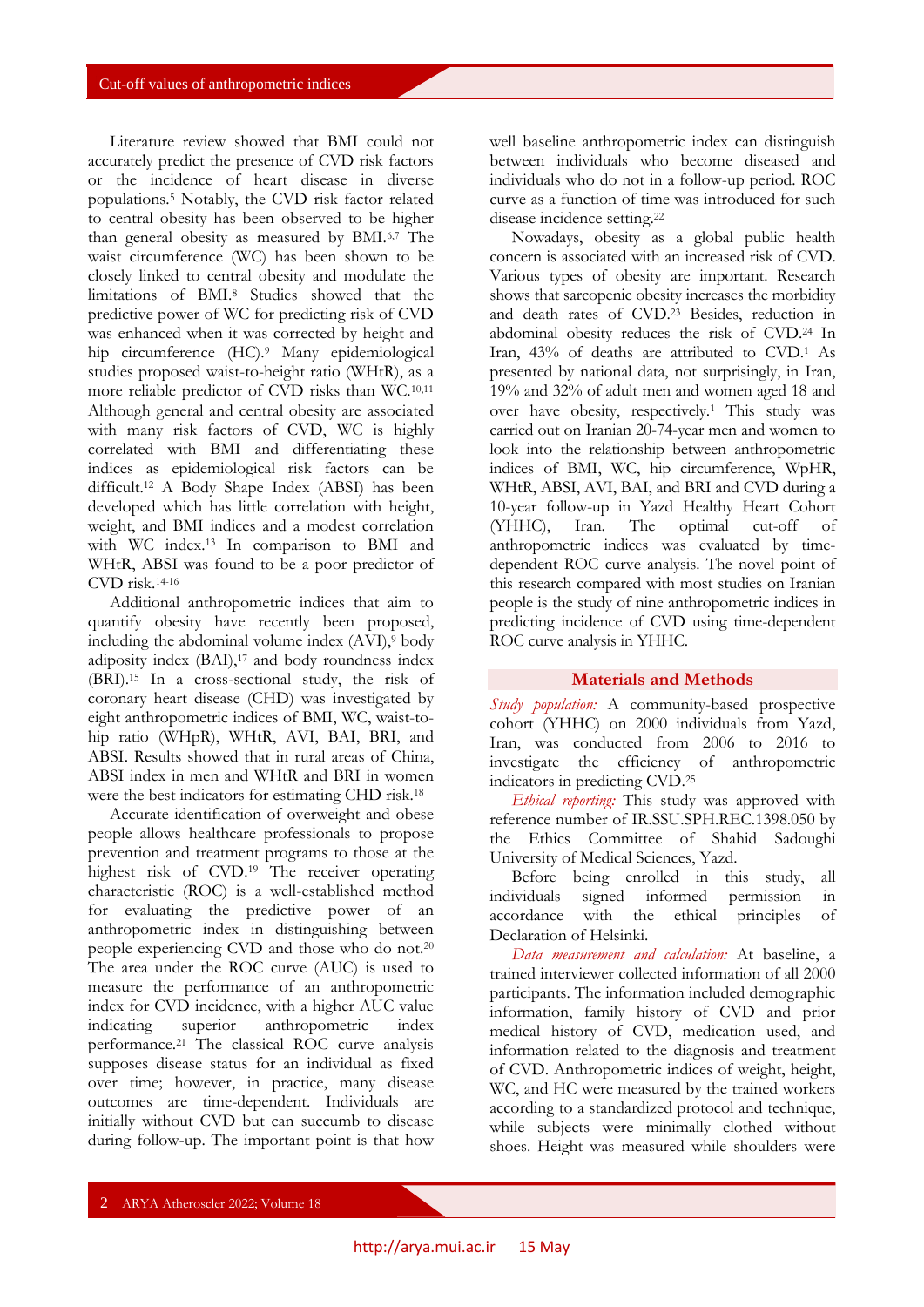in a normal alignment and subjects stood without shoes in standing place. Weight was measured using digital scales and documented to the nearest 0.1 kg. WC was metered at a point midway between the lower rib margin and the iliac crest without any pressure applied to the body surface and HC was taken at the level of maximal gluteal protrusion over light clothing.<sup>25</sup>

Anthropometric indices of BMI, WHpR, and WHtR for each subject were calculated using the following formulas:<sup>18</sup>

 $BMI = Weight (kg)/height<sup>2</sup> (m)$  $WHpR = WC$  (cm)/HC (cm)  $WHtR = WC$  (cm)/height (cm) The ABSI was calculated using the formula:<sup>13</sup>  $\text{ABSI} = \text{WC (m)}/[\text{BMI}^{2/3} \text{ (kg/m²) height}^{1/2} \text{ (m)}]$ AVI was calculated as:<sup>26</sup>

 $AVI = [2 WC^2 (cm) + 0.7 (WC - HC)^2]/1000$ 

BAI was calculated as:<sup>17</sup>

 $BAL = [HC (m)/height^{2/3} (m)] - 18$ 

The formula was used to determine the BRI:<sup>15</sup>

BRI = 364.2 – 365.5 [1- π<sup>-2</sup> WC<sup>2</sup> (m) height<sup>-2</sup> (m)]<sup>1/2</sup> Time to event for each subject was defined as the time interval between the inclusion in the study and incidence of CVD, death caused by CVD, the date of the last follow-up, and/or date of death due to other causes, whichever had occurred earlier.

*CVD definition:* Detailed evaluation of the medical records of all participants ( $n = 2000$ ) for their 10-year follow-up CVD status in YHHC was accomplished and data were collected for vital status and incidence of CVD. Vital status is defined as death from CAD, cerebrovascular accident (CVA), sudden cardiac death (SCD) death, or no cardiac death. Coronary artery disease (CAD) is the most common type of heart disease which is the most common cause of death in men and women. CVA is the medical term for a stroke, and it is a major cause of death. SCD is death due to a cardiovascular cause that occurs within one hour of the onset of symptoms.

To estimate the incidence of CVD, participants with any of the five following components were considered: (1) subjects with coronary artery bypass graft (CABG), (2) subjects with percutaneous coronary intervention (PCI), (3) subjects with myocardial infarction (MI), (4) subjects with Rose Angina Questionnaire (RAQ) (chest pain) greater than 3, and (5) subjects with electrocardiographic (ECG) changes in favour of the CAD.

*Outcome measurements:* All participants were followed up annually by a telephone call to ask about any medical event leading to hospitalization

during the past year. In case of positive responses, related data were collected by a trained physician using hospital records. If the death occurred outside the hospital, data were collected from the death certificate, the report of forensic medicine, and if needed, a verbal autopsy from witnesses. The final diagnosis was recorded after being reviewed by an outcome confirmation committee. The adjudication committee consisted of the physician who collected the data, an internist, an epidemiologist, a cardiologist, an endocrinologist, and other experts invited as needed.

*Statistical analysis:* The baseline anthropometric indices of weight, height, WC, HC, BMI, WHpR, WHtR, ABSI, AVI, BAI, and BRI were presented as the mean and standard deviation (SD). The mean values of the baseline variables were compared between men and women as well as two groups with CVD and without CVD during 10-year followup using two-tailed independent t-test. P-value for trends was calculated.

The sensitivity of a standard ROC curve is defined as the likelihood of a diseased subject being anticipated to have the disease (true-positive), while the specificity is defined as the likelihood of a nondiseased subject being predicted to not have the disease (true-negative).<sup>21</sup> The cumulative sensitivity is the probability that a subject has a marker value greater than cut-off among those who experienced the event before time t, and the dynamic specificity is the probability that a subject has a marker value less than or equal to cut-off among those who are event-free beyond time t in time-dependent ROC curve analysis.<sup>27</sup>

Naive estimator under cumulative sensitivity and dynamic specificity  $(C/D)$  definition<sup>21</sup> was employed to calculate sensitivity, specificity, and AUC. The model included age, gender (men  $= 1$ , women  $= 2$ ), failure ( $0 =$  right censor,  $1 =$  event), a numeric vector with the follow-up times (time to event in days), and variable (a numeric vector with the prognostic variable of anthropometric indices of WC, HC, BMI, WHpR, WHtR, ABSI, AVI, BAI, and BRI at baseline) as independent variables. All statistical analyses were conducted using R software (version  $3.5.1$ )<sup>28</sup> and statistical package ROCt<sup>29</sup> was used for data analysis, time-dependent ROC curves, and cutoff of anthropometric indices. Statistical significance was considered as  $P$ -value  $\leq 0.05$  for all analyses.

The cut-off for anthropometric indices was assessed by the minimum value of  $(\sqrt{|(1 - \text{sensitivity})^2 + (1 - \text{specificity})^2|}), \text{ in}$ each male and female group.<sup>30</sup> The predictive power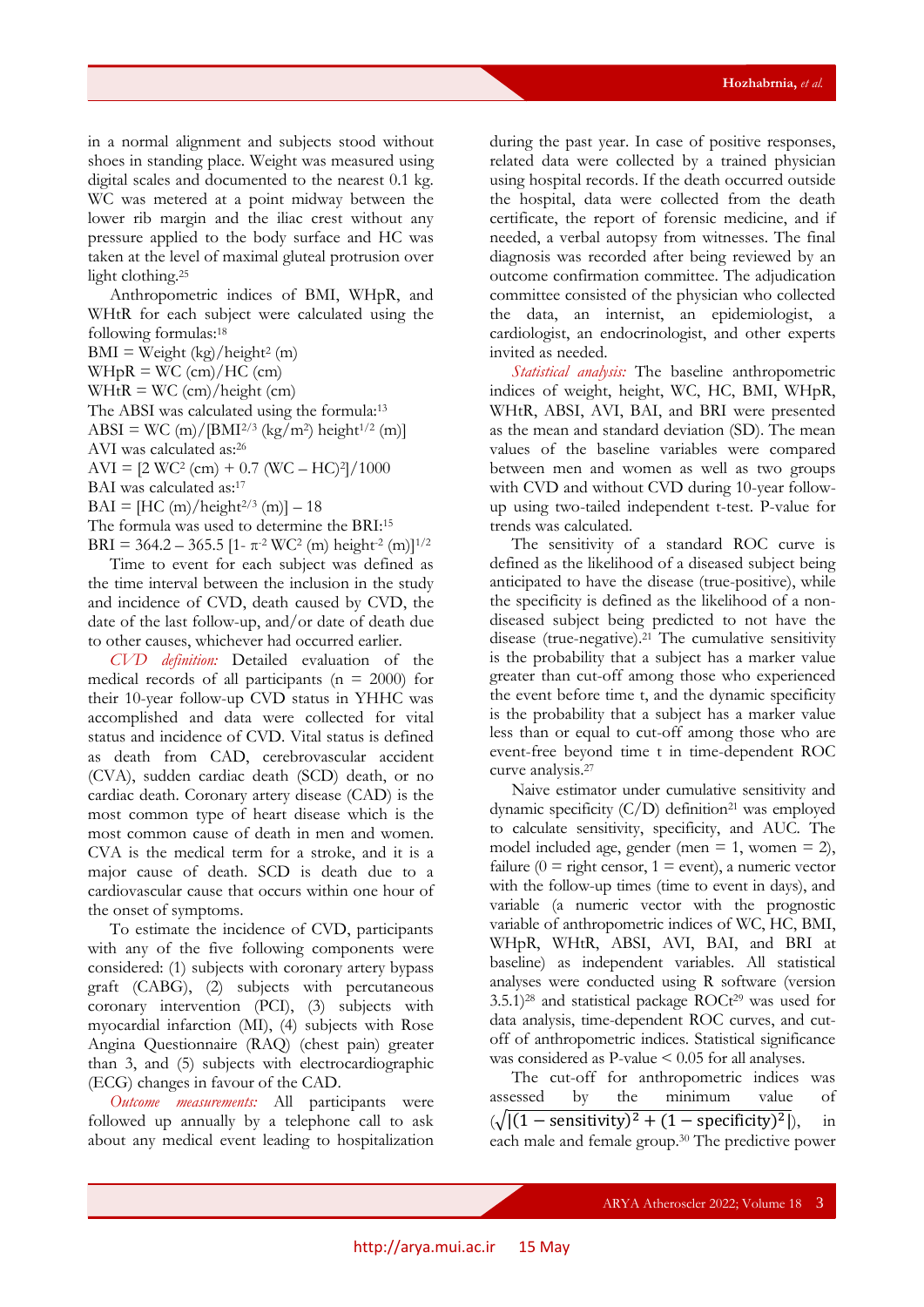of different anthropometric indices for incidence of CVD was assessed by the AUC.

#### **Results**

*Baseline characteristics of the study population:* In this study, 2000 individuals of the community aged between 20 and 74 were recruited. Participants with history of CVD at baseline ( $n = 116$ ) and those with missing data or those who immigrated to another city  $(n = 261)$  were excluded. From this overall group, a total of 1623 subjects (818 men and 805 women) were included in this study, of whom, 101 subjects [59 (58.42%) men and 42 (41.58%) women] at risk of CVD completed the 10-year follow-up (Table 1).

**Table 1.** Number and percentage of total sample and participants with cardiovascular disease (CVD)

| <b>Variable</b> | <b>Total sample</b> | <b>Participants with event</b> |  |  |
|-----------------|---------------------|--------------------------------|--|--|
|                 | $\mathbf{n}(\%)$    | n (%)                          |  |  |
| Subjects        | 1623 (100)          | 101(6.22)                      |  |  |
| <b>Sex</b>      |                     |                                |  |  |
| Men             | 818 (50.40)         | 59 (58.42)                     |  |  |
| Women           | 805 (49.60)         | 42 (41.58)                     |  |  |

The baseline characteristics of men and women were presented in table 2. The mean and SD of age, weight, height, WC, HC, BMI, WHpR, WHtR, ABSI, AVI, BAI, and BRI for men and women were presented. Average age besides ABSI of men were larger than women and average WC and AVI of women were larger than men without significant difference (P > 0.05). Furthermore, men had an average higher weight, height, and WHpR than women ( $P \leq 0.001$ ). However, the mean values of anthropometric indices of HC, BMI, WHtR, BAI, and BRI were higher in women than men  $(P < 0.001)$ .

There was a statistically significant difference between subjects with and without CVD, with

respect to age ( $P \le 0.001$ ) with mean  $\pm$  SD of 61.6  $\pm$  10.15 and 47.24  $\pm$  14.74, respectively, and participants with event were much older than subjects without CVD. Subjects with CVD had significantly higher anthropometric indices of WC, WHpR, WHtR, ABSI, AVI, and BRI  $(P < 0.05)$ than those without CVD (Table 3).

*Comparison of the anthropometric indices for predicting CVD:* To identify the anthropometric index that best predicted incidence of CVD, the timedependent ROC curves of the anthropometric indices of WC, HC, BMI, WHpR, WHtR, ABSI, AVI, BAI, and BRI for the total sample and sex-stratified groups were plotted in figure 1. Table 4 provided the cut-off, sensitivity, specificity, and AUC of anthropometric indices for total sample  $(n = 1623)$ , men  $(n = 818)$ , and women  $(n = 805)$ . As shown in figure 1, the AUCs of all anthropometric indices except HC were larger than 0.5. In general, the AUCs varied from 0.47 for HC to 0.65 for WHpR in total sample, from 0.52 for HC to 0.65 for WHpR in men, and from 0.43 for HC to 0.63 for WHpR in women. The AUC of HC index was the lowest and did not differ from 0.5 in total sample and sex-stratified groups, men and women ( $P > 0.05$ ). Moreover, the AUC of BMI showed no significant differences with  $0.5$  (P  $> 0.05$ ) and it was not a predictive variable for CVD. Besides, the AUCs of WC and AVI were greater than 0.5 in total sample and men, while no difference from 0.5 was observed in women, with P-value of 0.23 and 0.24, respectively. The AUCs of the other indices, WHpR, WHtR, and BRI, were greater than 0.5  $(P < 0.05)$ , implying that they were clinically significant predictors of CVD. In men and women, ABSI did not differ significantly from 0.5. BAI only differed significantly from  $0.5$  in men  $(P < 0.05)$ .

| <b>Table 2.</b> Dascrine enargeteristics of study population (filen and women) |                     |                                                                                   |                |  |  |  |
|--------------------------------------------------------------------------------|---------------------|-----------------------------------------------------------------------------------|----------------|--|--|--|
|                                                                                |                     | Characteristics Men $(n = 818)$ (Mean $\pm$ SD) Women $(n = 805)$ (Mean $\pm$ SD) | ${\bf P}^*$    |  |  |  |
| Age (year)                                                                     | $48.270 \pm 15.210$ | $48.000 \pm 14.590$                                                               | 0.720          |  |  |  |
| Weight $(kg)$                                                                  | $74.270 \pm 12.220$ | $68.100 \pm 12.920$                                                               | ${}_{< 0.001}$ |  |  |  |
| Height (cm)                                                                    | $172.130 \pm 7.770$ | $157.890 \pm 7.170$                                                               | < 0.001        |  |  |  |
| $WC$ (cm)                                                                      | $93.350 \pm 11.570$ | $94.000 \pm 12.760$                                                               | 0.275          |  |  |  |
| $HC$ (cm)                                                                      | $101.280 \pm 8.310$ | $104.330 \pm 10.860$                                                              | ${}_{< 0.001}$ |  |  |  |
| BMI (kg/m <sup>2</sup> )                                                       | $25.060 \pm 3.770$  | $27.300 \pm 4.760$                                                                | ${}_{< 0.001}$ |  |  |  |
| <b>WHpR</b>                                                                    | $0.920 \pm 0.079$   | $0.900 \pm 0.089$                                                                 | < 0.001        |  |  |  |
| WHtR                                                                           | $0.540 \pm 0.070$   | $0.600 \pm 0.080$                                                                 | ${}_{< 0.001}$ |  |  |  |
| ABSI                                                                           | $0.083 \pm 0.006$   | $0.080 \pm 0.007$                                                                 | 0.310          |  |  |  |
| <b>AVI</b>                                                                     | $17.780 \pm 4.280$  | $18.130 \pm 4.740$                                                                | 0.116          |  |  |  |
| <b>BAI</b>                                                                     | $26.960 \pm 4.240$  | $34.710 \pm 5.780$                                                                | < 0.001        |  |  |  |
| <b>BRI</b>                                                                     | $4.300 \pm 1.430$   | $5.480 \pm 1.890$                                                                 | < 0.001        |  |  |  |

**Table 2.** Baseline characteristics of study population (men and women)

\*T-test performed for anthropometric indices

BMI: Body mass index; WC: Waist circumference; HC: Hip circumference; WHpR: Waist-to-hip ratio; WHtR: Waist-to-height ratio; ABSI: A Body Shape Index; AVI: Abdominal volume index; BAI: Body adiposity index; BRI: Body roundness index; SD: Standard deviation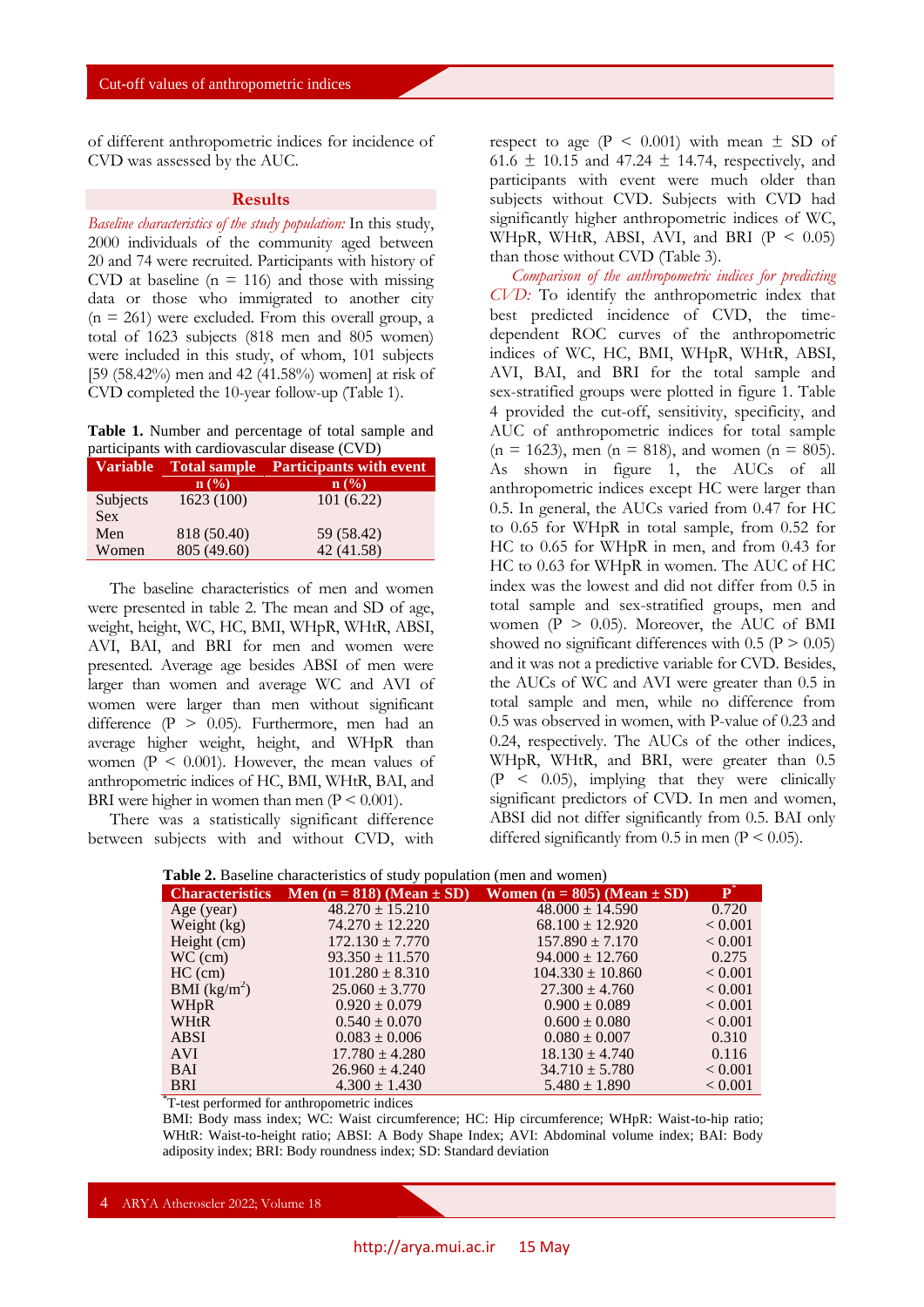| <b>Characteristics</b> | No CVD <sup>1</sup> (n = 1522) (Mean $\pm$ SD) | $CVD2$ (n = 101) (Mean $\pm$ SD) | $\mathbf{P}^*$ |
|------------------------|------------------------------------------------|----------------------------------|----------------|
| Age (year)             | $47.240 \pm 14.740$                            | $61.600 \pm 10.150$              | < 0.001        |
| Weight (kg)            | $71.210 \pm 12.950$                            | $71.310 \pm 12.950$              | 0.939          |
| Height (cm)            | $165.150 \pm 10.380$                           | $163.830 \pm 9.470$              | 0.215          |
| $WC$ (cm)              | $93.450 \pm 12.180$                            | $97.090 \pm 11.580$              | 0.004          |
| $HC$ (cm)              | $102.810 \pm 9.820$                            | $102.530 \pm 9.200$              | 0.776          |
| BMI $(kg/m^2)$         | $26.150 \pm 4.450$                             | $26.530 \pm 4.130$               | 0.403          |
| WHpR                   | $0.910 \pm 0.080$                              | $0.950 \pm 0.080$                | < 0.001        |
| WHtR                   | $0.570 \pm 0.080$                              | $0.590 \pm 0.070$                | 0.002          |
| <b>ABSI</b>            | $0.080 \pm 0.007$                              | $0.090 \pm 0.007$                | < 0.001        |
| <b>AVI</b>             | $17.870 \pm 4.520$                             | $19.190 \pm 4.340$               | 0.004          |
| <b>BAI</b>             | $30.780 \pm 6.410$                             | $31.140 \pm 5.690$               | 0.578          |
| <b>BRI</b>             | $4.850 \pm 1.870$                              | $5.390 \pm 1.580$                | 0.004          |

**Table 3.** Baseline characteristics of study population, cardiovascular disease (CVD)-positive group, and CVD-negative group

<sup>\*</sup>T-test performed for anthropometric indices; <sup>1</sup>Cardiovascular disease (CVD)-negative group: No cardiovascular diseases during 10-year follow-up; <sup>2</sup>CVD-positive group: With cardiovascular diseases during the 10-year follow-up BMI: Body mass index; WC: Waist circumference; HC: Hip circumference; WHpR: Waist-to-hip ratio; WHtR: Waist-to-height ratio; ABSI: A Body Shape Index; AVI: Abdominal volume index; BAI: Body adiposity index; BRI: Body roundness index; CVD: Cardiovascular disease; SD: Standard deviation

WC was correlated with overall adiposity and it was used as a measure of abdominal obesity, which in turn, was strongly associated with cardiovascular risk.<sup>31</sup>

**Table 4.** The sensitivity, specificity, area under the curve (AUC), and cut-off of anthropometric indices

|                      | <b>Indices</b> | <b>SS</b> | SP   | <b>AUC</b> | <b>Cut-off</b> | $\mathbf{P}$ |
|----------------------|----------------|-----------|------|------------|----------------|--------------|
| Total ( $n = 1623$ ) | <b>BMI</b>     | 0.63      | 0.48 | 0.54       | 25.46          | 0.140        |
|                      | <b>WC</b>      | 0.63      | 0.48 | 0.57       | 93.00          | < 0.010      |
|                      | HC             | 0.53      | 0.45 | 0.47       | 101.00         | 0.250        |
|                      | WHpR           | 0.70      | 0.55 | $0.65*$    | 0.92           | < 0.001      |
|                      | WHtR           | 0.62      | 0.55 | $0.60*$    | 0.57           | < 0.001      |
|                      | <b>ABSI</b>    | 0.55      | 0.57 | 0.57       | 0.08           | 0.010        |
|                      | <b>AVI</b>     | 0.65      | 0.46 | $0.57^*$   | 17.30          | 0.010        |
|                      | <b>BAI</b>     | 0.40      | 0.62 | 0.51       | 31.99          | 0.260        |
|                      | <b>BRI</b>     | 0.55      | 0.62 | $0.60*$    | 5.20           | < 0.001      |
| Men $(n = 818)$      | <b>BMI</b>     | 0.54      | 0.66 | 0.59       | 26.40          | 0.090        |
|                      | WC             | 0.59      | 0.58 | 0.60       | 95.00          | 0.010        |
|                      | HC             | 0.61      | 0.51 | 0.52       | 101.00         | 0.450        |
|                      | WHpR           | 0.67      | 0.59 | $0.65*$    | 0.93           | < 0.001      |
|                      | WHtR           | 0.63      | 0.55 | $0.64*$    | 0.55           | < 0.001      |
|                      | <b>ABSI</b>    | 0.52      | 0.57 | 0.56       | 0.08           | 0.360        |
|                      | <b>AVI</b>     | 0.59      | 0.55 | $0.60*$    | 18.08          | 0.020        |
|                      | <b>BAI</b>     | 0.72      | 0.47 | 0.59       | 26.76          | 0.030        |
|                      | <b>BRI</b>     | 0.63      | 0.53 | $0.63*$    | 4.39           | < 0.001      |
| Women $(n = 805)$    | <b>BMI</b>     | 0.71      | 0.37 | 0.50       | 24.84          | 0.860        |
|                      | WC             | 0.63      | 0.44 | 0.53       | 93.00          | 0.230        |
|                      | HC             | 0.80      | 0.25 | 0.43       | 96.00          | 0.170        |
|                      | <b>WHpR</b>    | 0.62      | 0.59 | 0.63       | 0.92           | 0.040        |
|                      | WHtR           | 0.69      | 0.47 | $0.59*$    | 0.69           | 0.020        |
|                      | <b>ABSI</b>    | 0.58      | 0.58 | 0.58       | 0.08           | 0.100        |
|                      | <b>AVI</b>     | 0.63      | 0.43 | 0.53       | 17.52          | 0.240        |
|                      | <b>BAI</b>     | 0.45      | 0.62 | 0.52       | 35.28          | 0.410        |
|                      | <b>BRI</b>     | 0.74      | 0.47 | $0.59*$    | 5.20           | 0.020        |

\*Compared with the area under the curve (AUC) of waist circumference (WC), P-value is less than 0.05.

SS: Sensitivity; SP: Specificity; AUC: Area under the curve; BMI: Body mass index; WC: Waist circumference; HC: Hip circumference; WHpR: Waist-to-hip ratio; WHtR: Waist-to-height ratio; ABSI: A Body Shape Index; AVI: Abdominal volume index; BAI: Body adiposity index; BRI: Body roundness index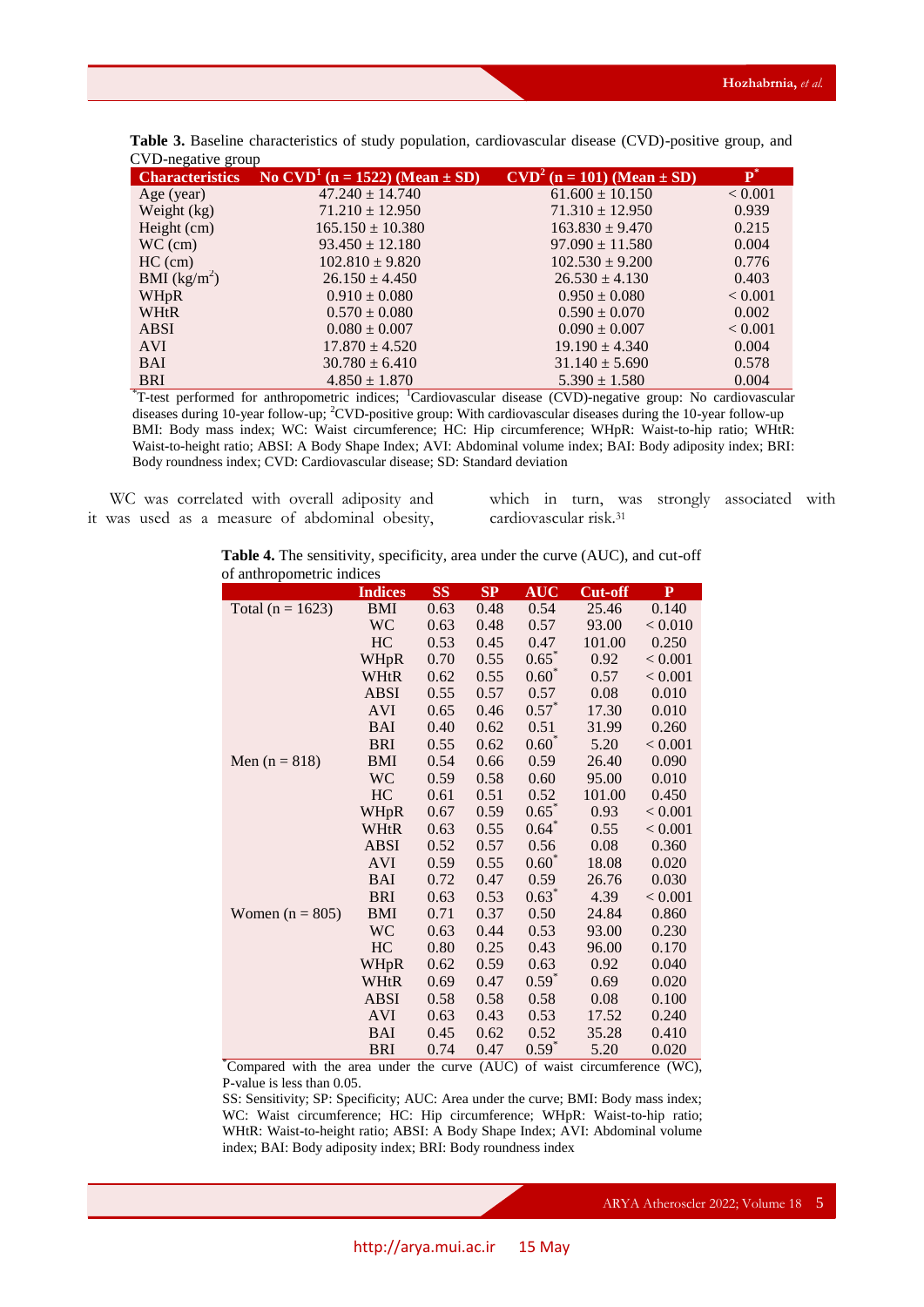

**Figure 1.** Time-dependent receiver operating characteristic **(**ROC) curve for anthropometric indices

(BMI: Body mass index; WC: Waist circumference; HC: Hip circumference; WHpR: Waist-to-hip ratio; WHtR: Waist-to-height ratio; ABSI: A Body Shape Index; AVI: Abdominal volume index; BAI: Body adiposity index; BRI: Body roundness index; AUC: Area under the curve)

Therefore, AUCs of anthropometric indices were compared with AUC of WC. WHpR, WHtR, AVI, and BRI significantly differed with WC in total sample besides men  $(P < 0.05)$ . In women, WHtR and BRI significantly differed with WC. Furthermore, BMI, HC, ABSI, and BAI did not

6 ARYA Atheroscler 2022; Volume 18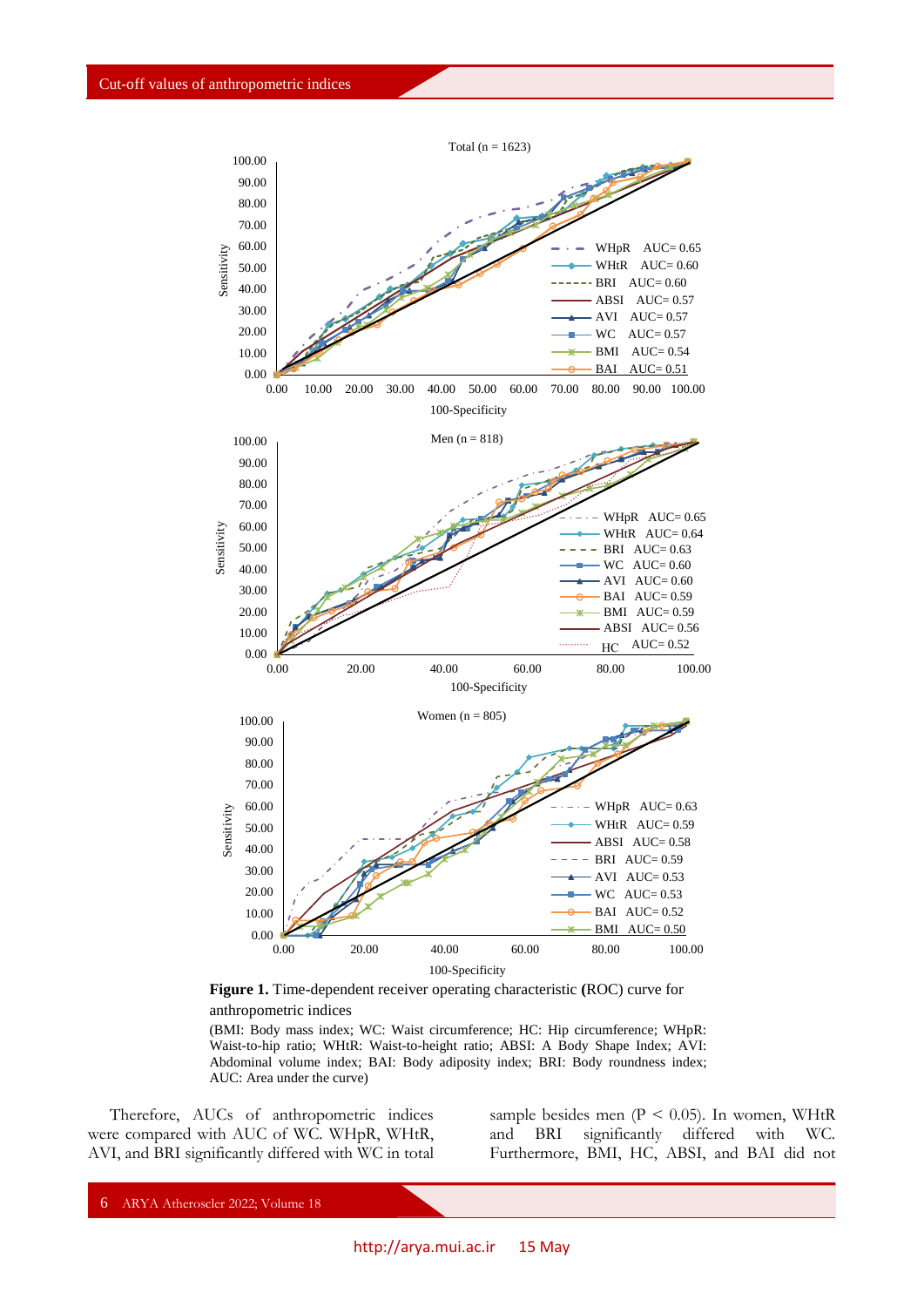differ significantly from WC.

Table 4 also contains additional information on all of the anthropometric indices, such as cut-off, sensitivity, and specificity.

# **Discussion**

The association between obesity and related chronic diseases such as CVD, diabetes, and cancer makes it crucial to be at the forefront of health problems. Screening and identification of obesity in an easy and accurate manner is the first step in planning for health. Abdominal obesity is one of the most major risk factors for CVD, according to the literature.<sup>32</sup> In addition, a large number of research showed the ability of indices obtained from a variety of anthropometric parameters in predicting CVD. 14,30-34 In this study, we estimated cut-off of nine anthropometric indices, BMI, WC, HC, WHpR, WHtR, ABSI, AVI, BAI, and BRI by time-dependent ROC curve analysis in determining the incident risk of CVD using a 10-year prospective YHHC data. The correlation between different anthropometric indices and CVD was examined by statistical analysis to choose the most suitable factor.

During the 10-year follow-up, among 1623 participant in Yazd, the number of cases with CVD (individuals with event during follow-up) was 101. In brief, the statistical results showed that the mean ± SD of age of the 101 participants in CVDpositive group was  $61.60 \pm 10.15$  and the mean age for the CVD-negative group was  $47.24 \pm 14.74$ years ( $P < 0.001$ ). Mean values of anthropometric indices of BMI, WC, WHpR, WHtR, ABSI, AVI, BAI, and BRI in the CVD-positive group were higher compared to the CVD-negative one. As a consequence, people with CVD had a greater baseline visceral fat area than non-CVD participants, suggesting that abdominal visceral fat could be an excellent predictor of CVD, similar to earlier research.32,35 Comparing anthropometric indices of HC, BMI, and BAI in table 3 showed no significant difference between CVD-positive and CVD-negative groups  $(P > 0.05)$ . Anthropometric indices of WC, WHpR, WHtR, ABSI, AVI, and BRI differed significantly between CVD-positive and CVD-negative groups ( $P \le 0.05$ ).

BMI is used as a usual measure in overweight and obesity discrimination. Cut-off values of 25 and 30 kg/m<sup>2</sup> define overweight and obesity, respectively, in all populations for both men and women.<sup>19</sup> In a study over a median of 7.6-year follow-up in Iran, that was conducted on 1614 men and 2006 women free from CVD at baseline, BMI cut-off values for

CVD prediction in men and women were 26.95 and 29.19 kg/m<sup>2</sup> , respectively.<sup>33</sup> In our study, BMI cut-off values of  $26.40$  and  $24.84$  kg/m<sup>2</sup> were estimated for CVD prediction in men and women, respectively (Table 4). There is some evidence that BMI cut-offs are not useful in predicting the presence of cardiovascular risk factors or the incidence of heart disease in diverse populations.<sup>5</sup> Moreover, it was shown that BMI was not passively associated with the risk of CVD ( $P > 0.05$ ).

Several studies have suggested that WC is a good indicator for predicting the risk of CVD,<sup>36</sup> while others have shown that WHpR is a better indicator for predicting the risk of CVD compared to WC and BMI.<sup>33</sup> The link between anthropometric indices of BMI, WC, and WHpR and CVD has been previously investigated.<sup>37</sup> WC cut-off of 90 cm was reported for Iranian men and women at risk of CVD but requiring only lifestyle change; it was predicted to be 95 cm for those at high risk for CVD events, requiring immediate intervention for CVD prevention.38,39 Furthermore, we found that cut-off value of WC for predicting risk of CVD was 95 and 93 cm for men and women, respectively (Table 4). Consistent with the present study, Hadaegh et al. in Iran cited cut-off value of WC for predicting CVD equal to 94.5 cm for both male and female groups.<sup>33</sup>

The predictive power of WC index for risk of CVD is enhanced when it is corrected by height and HC.<sup>9</sup> Universal WC index cut-off is not appropriate for use worldwide; however, there may be general consistency in the cut-off value of WHpR for predicting CVD risk. WHpR cut-offs have been thoroughly investigated among Asian populations. Based on the available evidence, Lear et al. recommended cut-offs of 0.90 and 0.80 for Asian men and women, respectively.<sup>40</sup> Meta-analysis on the potential of anthropometric indices cut-off to predict CVD, using 38 cross-sectional and prospective studies with 105 to 137256 participants, showed that WC and WHpR better predicted CVD than BMI.<sup>41</sup> Hadaegh et al. in a population-based longitudinal study over a median of 7.6-year followup in Iranian adults predicted WHpR cut-off value of 0.95 and 0.90 for CVD incidence in men and women, respectively.<sup>33</sup> According to the results of our study, WHpR had the highest AUC among anthropometric indices (0.65 for men and 0.63 for women). Optimal cut-offs for predicting CVD were 0.93 and 0.92 for male and female groups, respectively, as well as 0.92 for total sample (Table 4). We found acceptable discriminatory power of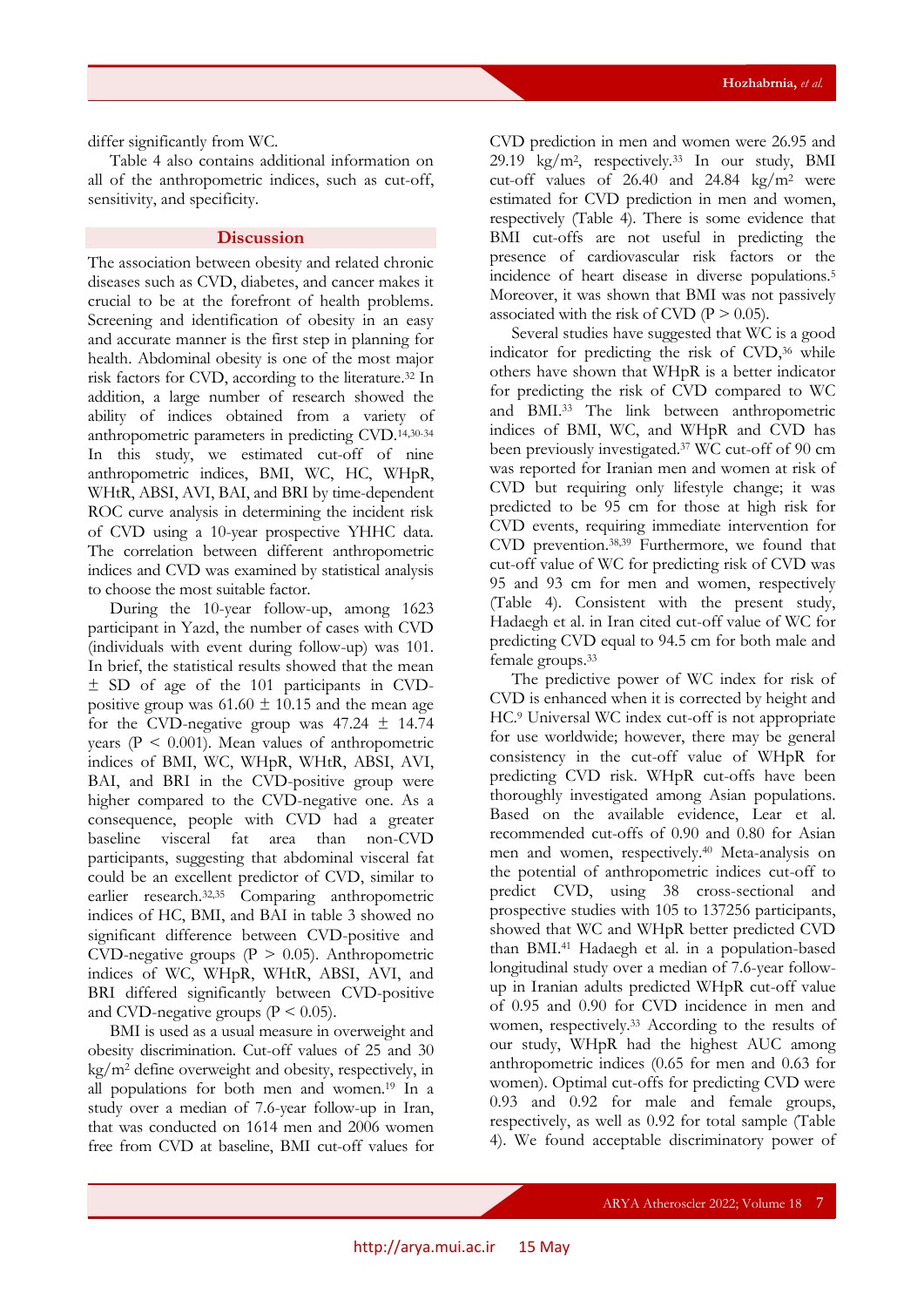WHpR for the prediction of CVD in agreement with one recent study in a large population of Iranian people from the Khuzestan Comprehensive Health Study (KCHS) during 2016 to 2018. It was shown that WHpR with cut-off of 0.915 and AUC of 0.527 was the best predictor of CVD in KCHS.<sup>42</sup>

In a cross-sectional study on a sample of 11247 adults in China, older than 35 years of age, WHtR provided the largest AUC value of 0.7 in women with the optimal cut-off of 0.54.<sup>18</sup> WHtR cut-off value for predicting CVD in the present study was predicted as 0.55 and 0.69 in men and women, respectively (Table 4).

In both men and women, our findings revealed that WHpR and WHtR had superior overall predictive discrimination (as measured by AUC) for incidence of CVD than BMI and WC. It was shown that WHpR due to a higher AUC had a stronger predictive power of CVDs in both sexes. Yusuf et al. in a case-control study on 27000 participants from 52 countries reported that WHpR was a better predictor of cardiovascular events than BMI as a measure of central obesity.<sup>6</sup>

We also compared the AUCs of several anthropometric indices of ABSI, AVI, BAI, and BRI for predicting CVD (Table 4). In general, it was shown that ABSI outperformed BMI and WC in predicting all-cause mortality but underperformed in predicting chronic diseases.<sup>16</sup> In a cross-sectional study conducted on 9555 Iranian population aged more than 19 years, ABSI was a weak predictor for CVD risks.<sup>14</sup> In our study as presented in table 4, ABSI was not passively associated with the risk of CVD ( $P > 0.05$ ). ABSI cut-off was evaluated as 0.08 for men and women.

According to the results of current study, AVI had the AUC of 0.60 and 0.53 with cut-offs of 18.08 and 17.52 among men and women, respectively. In a cross-sectional study on 300 men and non-pregnant women with CAD aged 18-60 years in Tehran, Iran, the AUC of AVI had the highest value of 0.72 and cut-off of 18.64 for CAD-positive group.<sup>33</sup>

Without any numerical adjustments, the BAI anthropometric index can be used to reflect body fat percentage (%BF) in men and women of different nationalities.<sup>17</sup> In a cross-sectional study on 1891 subjects, aged 21-74 years in Singapore, anthropometric indices and CVD risk factors were measured.<sup>43</sup> BAI consistently had lower correlation, AUC, and odd ratio values in comparison with BMI, WC, and WHtR. It was concluded that although BAI attempted to give an estimation of %BF, it did not distinguish the distribution of that body adiposity; BAI behaved similarly to BMI and had no additional value after evaluating BMI.<sup>41</sup> BAI cut-off obesity index for CVD risk factor in northeast China was estimated 25 and 30 for men and women, respectively.<sup>44</sup> In our study, BAI cut-offs were evaluated as 26.76 for men and 35.28 for women.

We investigated the performance of BRI index for CVD risk. BRI cut-offs of 4.39 for men and 5.20 for women were estimated in this study. It can be compared with the results of the study on participants in China in 2018, with optimal cut-off of 4.21 for women.<sup>18</sup>

This study found that there was a clear difference in HC, BMI, WHpR, WHtR, BAI, and BRI between men and women, implying that gender-specific reference values should be employed in clinical practice.

#### **Conclusion**

We estimated optimal cut-offs for BMI, WC, HC, WHpR, WHtR, ABSI, AVI, BAI, and BRI indices to predict Yazd adults at high risk for CVD. Statistical analysis provided healthy upper limits of anthropometric indices to keep the risk for CVD low. Central obesity criteria were good indices for predicting the risk of CVD. WHpR which indicates the anatomical and skeletal status of the body could be an excellent indicator for CVD. Therefore, WHpR was the best anthropometric index for the diagnosis of CVD for both male and female groups. In addition, WHtR outperformed other anthropometric indices in predicting CVD in both men and women.

#### **Acknowledgments**

The authors acknowledge the Yazd Cardiovascular Research Center and Center for Healthcare Data Modeling for their support in providing 10-year follow-up data.

This research did not receive any specific grant from funding agencies in the public, commercial, or not-for-profit sectors.

#### **Conflict of Interests**

Authors have no conflict of interests.

# **Authors' Contribution**

All authors provided critical feedback and helped shape the research, analysis, and manuscript. AH and SJ designed the model, analyzed data, and drafted and revised the manuscript. SMN collected data, interpreted the results, and revised the manuscript.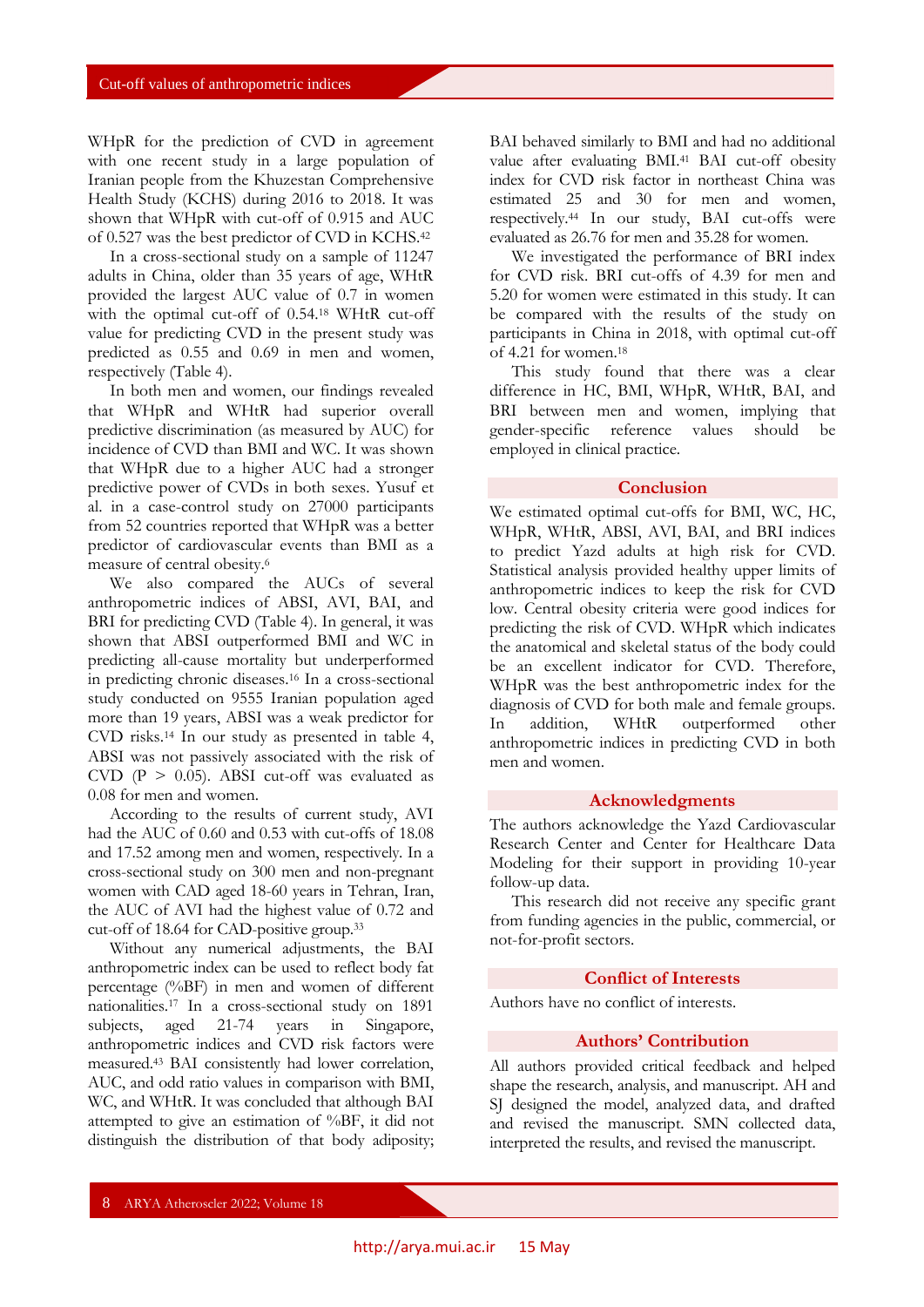#### **References**

- 1. World Health Organization. Noncommunicable diseases country profiles 2018. Geneva, Switzerland: World Health Organization; 2018.
- 2. Bastien M, Poirier P, Lemieux I, Despres JP. Overview of epidemiology and contribution of obesity to cardiovascular disease. Prog Cardiovasc Dis 2014; 56(4): 369-81.
- 3. Gregg EW, Shaw JE. Global health effects of overweight and obesity. N Engl J Med 2017; 377(1): 80-1.
- 4. Eknoyan G. Adolphe Quetelet (1796-1874)-the average man and indices of obesity. Nephrol Dial Transplant 2008; 23(1): 47-51.
- 5. Coutinho T, Goel K, Correa de SD, Carter RE, Hodge DO, Kragelund C, et al. Combining body mass index with measures of central obesity in the assessment of mortality in subjects with coronary disease: Role of "normal weight central obesity". J Am Coll Cardiol 2013; 61(5): 553-60.
- 6. Yusuf S, Hawken S, Ounpuu S, Bautista L, Franzosi MG, Commerford P, et al. Obesity and the risk of myocardial infarction in 27,000 participants from 52 countries: A case-control study. Lancet 2005; 366(9497): 1640-9.
- 7. Huxley R, Mendis S, Zheleznyakov E, Reddy S, Chan J. Body mass index, waist circumference and waist: hip ratio as predictors of cardiovascular risk--a review of the literature. Eur J Clin Nutr 2010; 64(1): 16-22.
- 8. Zhu S, Wang Z, Heshka S, Heo M, Faith MS, Heymsfield SB. Waist circumference and obesityassociated risk factors among whites in the third National Health and Nutrition Examination Survey: Clinical action thresholds. Am J Clin Nutr 2002; 76(4): 743-9.
- 9. Guerrero-Romero F, Rodriguez-Moran M. Abdominal volume index. An anthropometry-based index for estimation of obesity is strongly related to impaired glucose tolerance and type 2 diabetes mellitus. Arch Med Res 2003; 34(5): 428-32.
- 10.Browning LM, Hsieh SD, Ashwell M. A systematic review of waist-to-height ratio as a screening tool for the prediction of cardiovascular disease and diabetes: 0.5 could be a suitable global boundary value. Nutr Res Rev 2010; 23(2): 247-69.
- 11. Ashwell M, Gunn P, Gibson S. Waist-to-height ratio is a better screening tool than waist circumference and BMI for adult cardiometabolic risk factors: Systematic review and meta-analysis. Obes Rev 2012; 13(3): 275-86.
- 12. Moore SC. Waist versus weight: Which matters more for mortality? Am J Clin Nutr 2009; 89(4): 1003-4.
- 13. Krakauer NY, Krakauer JC. A new body shape index predicts mortality hazard independently of body mass index. PLoS One 2012; 7(7): e39504.
- 14. Haghighatdoost F, Sarrafzadegan N, Mohammadifard N, Asgary S, Boshtam M, Azadbakht L. Assessing body shape index as a risk predictor for cardiovascular diseases and metabolic syndrome among Iranian adults. Nutrition 2014; 30(6): 636-44.
- 15. Maessen MF, Eijsvogels TM, Verheggen RJ, Hopman MT, Verbeek AL, de VF. Entering a new era of body indices: the feasibility of a body shape index and body roundness index to identify cardiovascular health status. PLoS One 2014; 9(9): e107212.
- 16.Ji M, Zhang S, An R. Effectiveness of A Body Shape Index (ABSI) in predicting chronic diseases and mortality: A systematic review and metaanalysis. Obes Rev 2018; 19(5): 737-59.
- 17.Bergman RN, Stefanovski D, Buchanan TA, Sumner AE, Reynolds JC, Sebring NG, et al. A better index of body adiposity. Obesity (Silver Spring) 2011; 19(5): 1083-9.
- 18. Wang F, Chen Y, Chang Y, Sun G, Sun Y. New anthropometric indices or old ones: which perform better in estimating cardiovascular risks in Chinese adults. BMC Cardiovasc Disord 2018; 18(1): 14.
- 19.Rao G, Powell-Wiley TM, Ancheta I, Hairston K, Kirley K, Lear SA, et al. Identification of obesity and cardiovascular risk in ethnically and racially diverse populations: A scientific statement from the American Heart Association. Circulation 2015; 132(5): 457-72.
- 20. Pepe MS. The statistical evaluation of medical tests for classification and prediction. New York, NY: Oxford University Press; 2003.
- 21. Kamarudin AN, Cox T, Kolamunnage-Dona R. Time-dependent ROC curve analysis in medical research: Current methods and applications. BMC Med Res Methodol 2017; 17(1): 53.
- 22. Heagerty PJ, Lumley T, Pepe MS. Time-dependent ROC curves for censored survival data and a diagnostic marker. Biometrics 2000; 56(2): 337-44.
- 23. Silveira EA, da Silva Filho RR, Spexoto MCB, Haghighatdoost F, Sarrafzadegan N, de Oliveira C. The role of sarcopenic obesity in cancer and cardiovascular disease: A synthesis of the evidence on pathophysiological aspects and clinical implications. Int J Mol Sci 2021; 22(9): 4339.
- 24. Aparecida SE, Vaseghi G, de Carvalho Santos AS, Kliemann N, Masoudkabir F, Noll M, et al. Visceral obesity and its shared role in cancer and cardiovascular disease: A scoping review of the pathophysiology and pharmacological treatments. Int J Mol Sci 2020; 21(23): 9042.
- 25. Namayandeh Sm, Abbas R. Longitudinal study of blood pressure during 8 years; patterns and correlates: Yazd Healthy Heart Project. J Hypertens 2015; 5(1): 1000215.
- 26.Chen HY, Chiu YL, Chuang YF, Hsu SP, Pai MF, Yang JY, et al. Visceral adiposity index and risks of